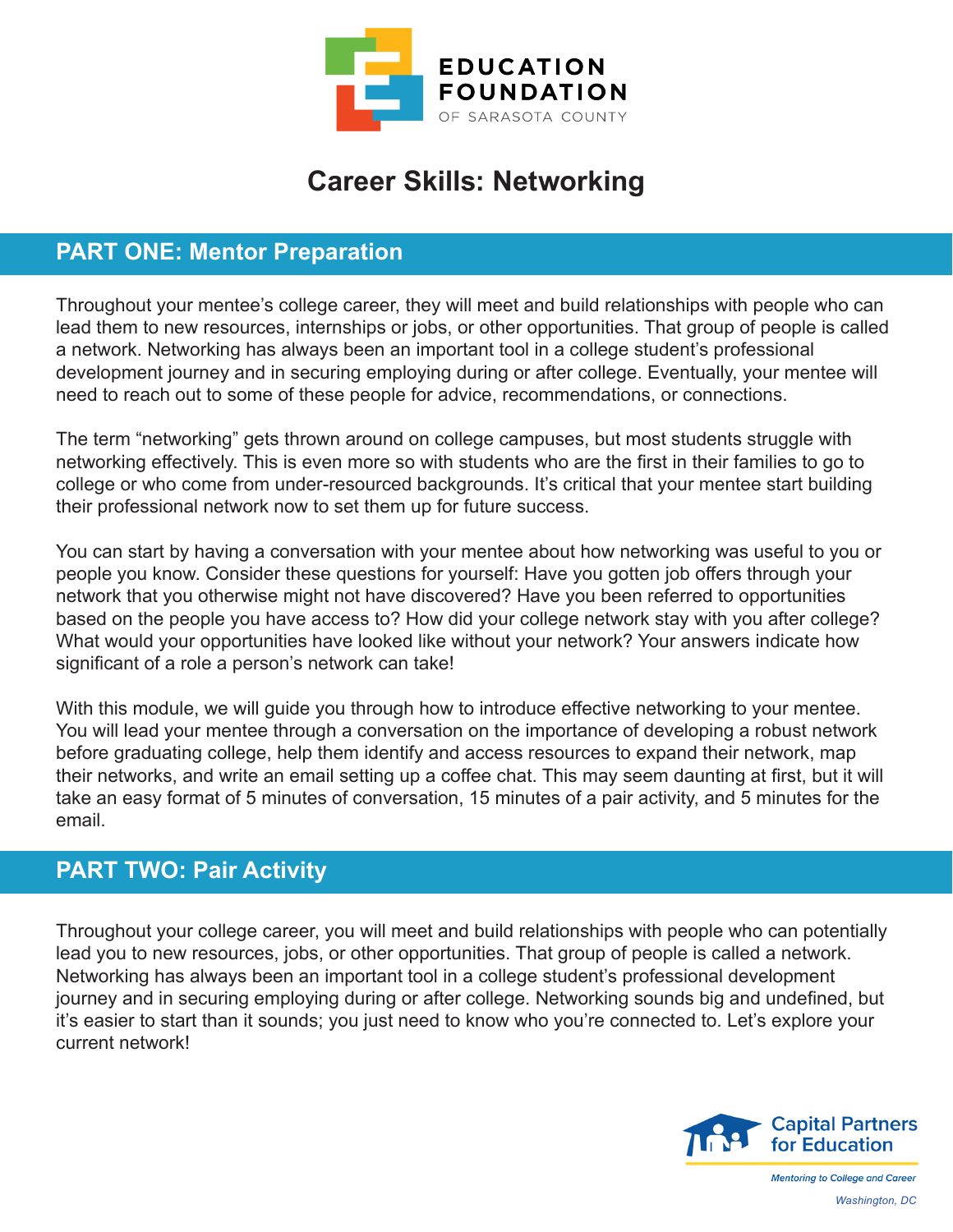

First, think about people you know in each of the categories below, and map out your network by filling in the blanks.



Then, answer these questions and share them, along with the chart, with your mentor – or if you prefer, your mentor can ask you these questions and you can respond verbally.

- 1. Which portion of your network is the most robust, meaning has the most people with whom you have meaningful relationships?
- 2. Which portion of your network could use some improvement?
- 3. What's one thing you can do within the next month to expand your network?
- 4. List ways your network can be beneficial throughout your college journey.